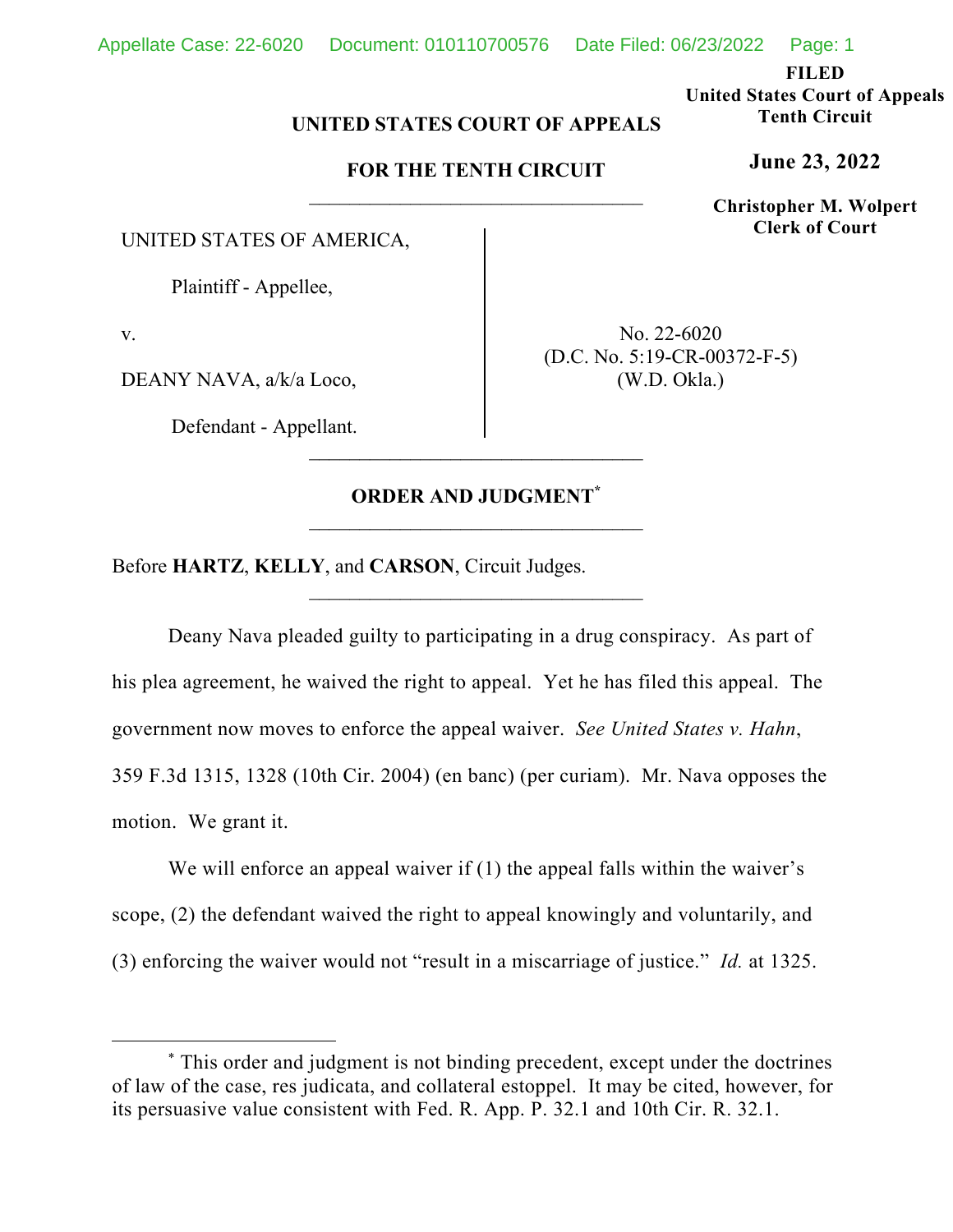*Scope of the waiver.* Mr. Nava does not contest the government's position that his appeal fits within his waiver's scope, so we need not address that issue. *See United States v. Porter*, 405 F.3d 1136, 1143 (10th Cir. 2005).

*Knowing and voluntary waiver.*To assess whether a waiver was knowing and voluntary, we typically focus on two factors: "whether the language of the plea agreement states that the defendant entered the agreement knowingly and voluntarily" and whether the district court conducted "an adequate Federal Rule of Criminal Procedure 11 colloquy." *Hahn*, 359 F.3d at 1325. "[E]ither the express language of the plea agreement, if sufficiently clear, detailed, and comprehensive, or the probing inquiry of a proper Rule 11 colloquy could be enough to conclude the waiver was knowing and voluntary. But the synergistic effect of both will often be conclusive." *United States v. Tanner*, 721 F.3d 1231, 1234 (10th Cir. 2013) (per curiam). Mr. Nava has the burden to show that his waiver was not knowing and voluntary. *See id.* at 1233.

Mr. Nava's plea agreement says expressly that he knowingly and voluntarily waived the right to appeal, a fact confirmed by the thorough plea colloquy. Even so, Mr. Nava argues he could not have knowingly waived his appellate rights because, when he entered his plea, he did not know what the advisory Sentencing Guidelines range would be in his case. After all, he says, his waiver contains an exception that would have allowed him to appeal a sentence that exceeded the Guidelines range.<sup>1</sup>

<sup>&</sup>lt;sup>1</sup> His sentence did not exceed the Guidelines range.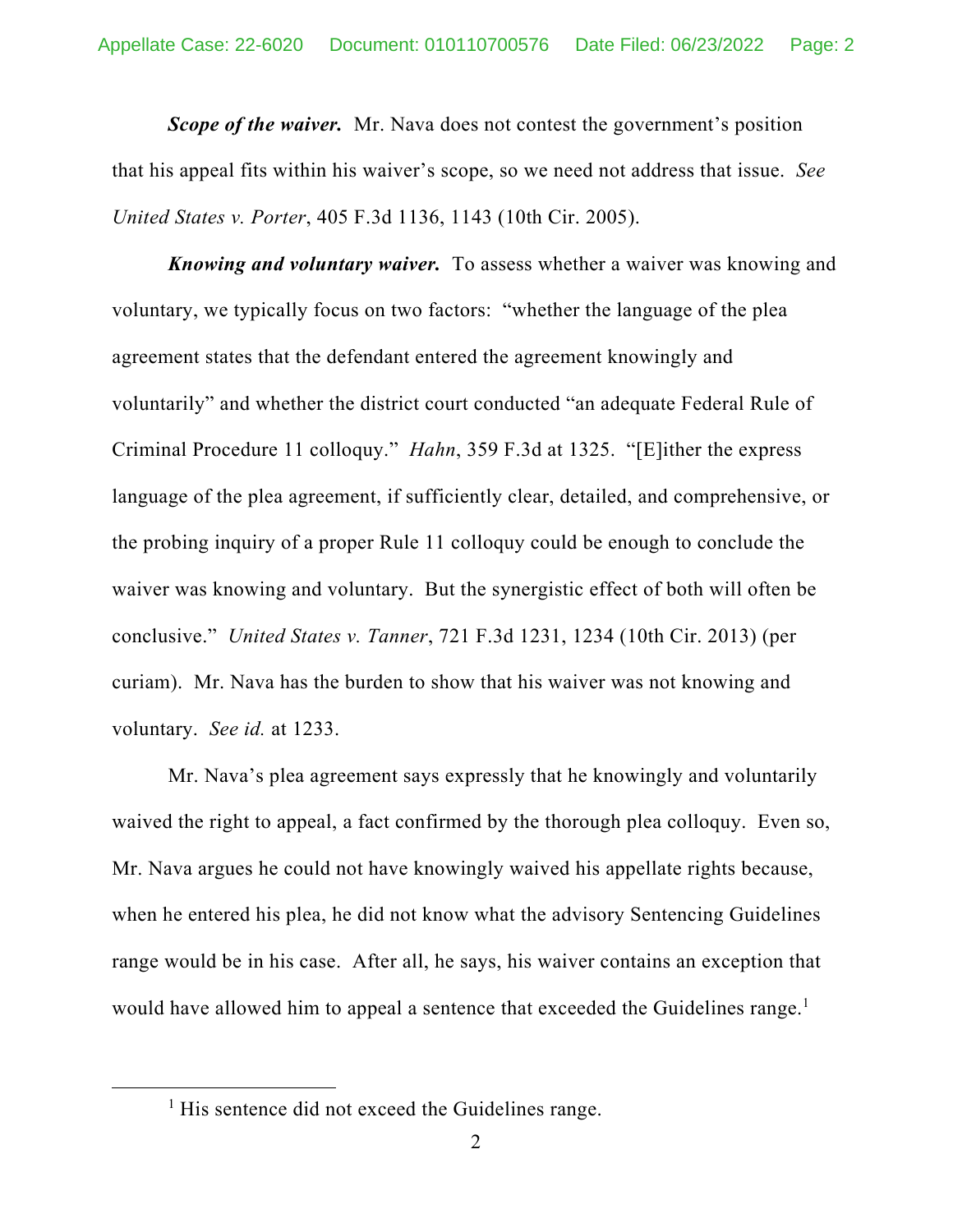So without knowing the range before he pleaded guilty, he concludes, a "truly knowing" appeal waiver was impossible. Resp. at 4.

Mr. Nava's inability to know the Guidelines range before he entered his plea does not invalidate his appeal waiver. It is an unavoidable fact that a defendant who waives the right to appeal as part of a plea agreement will do so with incomplete knowledge about future events and circumstances. *See Hahn*, 359 F.3d at 1326 (recognizing that "when a defendant waives his right to appeal, he does not know with specificity what claims of error" he will forgo). The limited universe of information available to the parties entering a plea agreement is one relevant factor for them to consider. *See Porter*, 405 F.3d at 1145 (recognizing that each party to a plea agreement forgoes "certain rights and assumes certain risks in exchange for a degree of certainty as to the outcome of criminal matters"). But the limited nature of the available information is itself known to the parties. That is especially true here: The court expressly told Mr. Nava during the plea colloquy that the Guidelines range could not be determined until after the presentence report had been completed. Knowing this limit on the available information, Mr. Nava chose to proceed with his plea and the appeal waiver. In short, he had a "full understanding" of the waiver and its consequences. *United States v. Vidal*, 561 F.3d 1113, 1119 (10th Cir. 2009) (internal quotation marks omitted).

Mr. Nava points to other factors—his limited education, his difficulty reading, and his difficulty communicating with counsel—that, in his view, prevented him from knowingly waiving his right to appeal. Despite these factors, however, the plea

3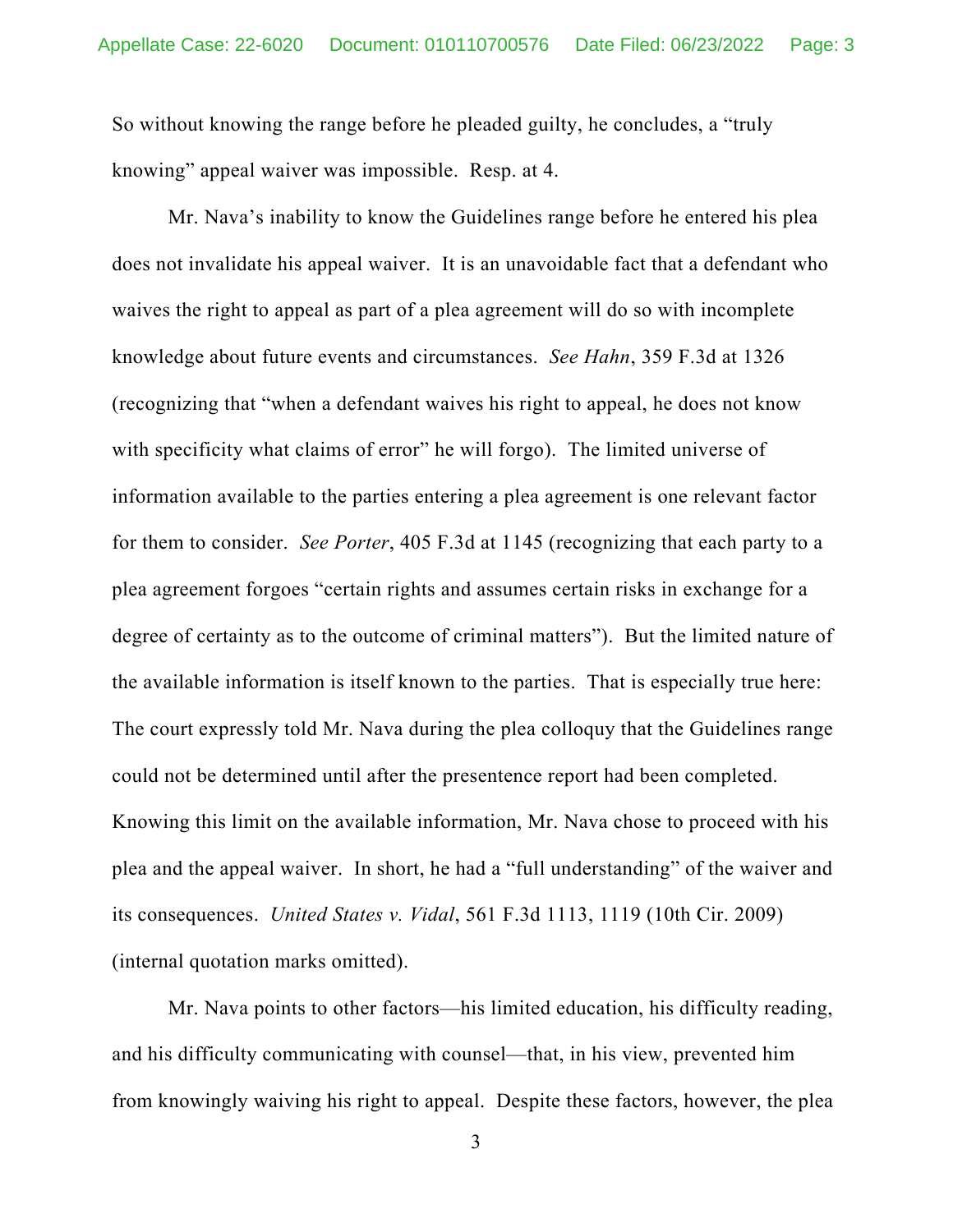agreement and the plea colloquy leave no doubt that he knowingly waived the right to appeal. *See Tanner*, 721 F.3d at 1234.

*Miscarriage of justice.* Enforcing an appeal waiver will result in a miscarriage of justice if (1) the district court relied on an impermissible factor; (2) ineffective assistance of counsel in negotiating the waiver makes the waiver invalid; (3) the sentence exceeds the statutory maximum; or (4) the waiver is otherwise unlawful, seriously affecting the fairness, integrity, or public reputation of the proceedings. *Hahn*, 359 F.3d at 1327. Mr. Nava has the burden to show that enforcing his appeal waiver will result in a miscarriage of justice. *See United States v. Anderson*, 374 F.3d 955, 959 (10th Cir. 2004).

Mr. Nava suggests that his waiver is invalid because of ineffective assistance of counsel in negotiating it. At the same time, however, he concedes that his ineffective-assistance claim is "better suited for a collateral proceeding." Resp. at 10. That is true. And because Mr. Nava provides no persuasive reason to do otherwise, we follow our general practice of not addressing the merits of an ineffective-assistance claim on direct appeal, even one raised to invalidate an appeal waiver. *See Porter*, 405 F.3d at 1144.

Mr. Nava's miscarriage-of-justice claim centers on an argument that his waiver is otherwise unlawful for two reasons. First, he reiterates his argument that he did not knowingly waive his right to appeal, an argument we have rejected. Second, he highlights a conflict between him and his counsel, concluding that it casts doubt on whether he "received effective assistance of counsel during plea

4